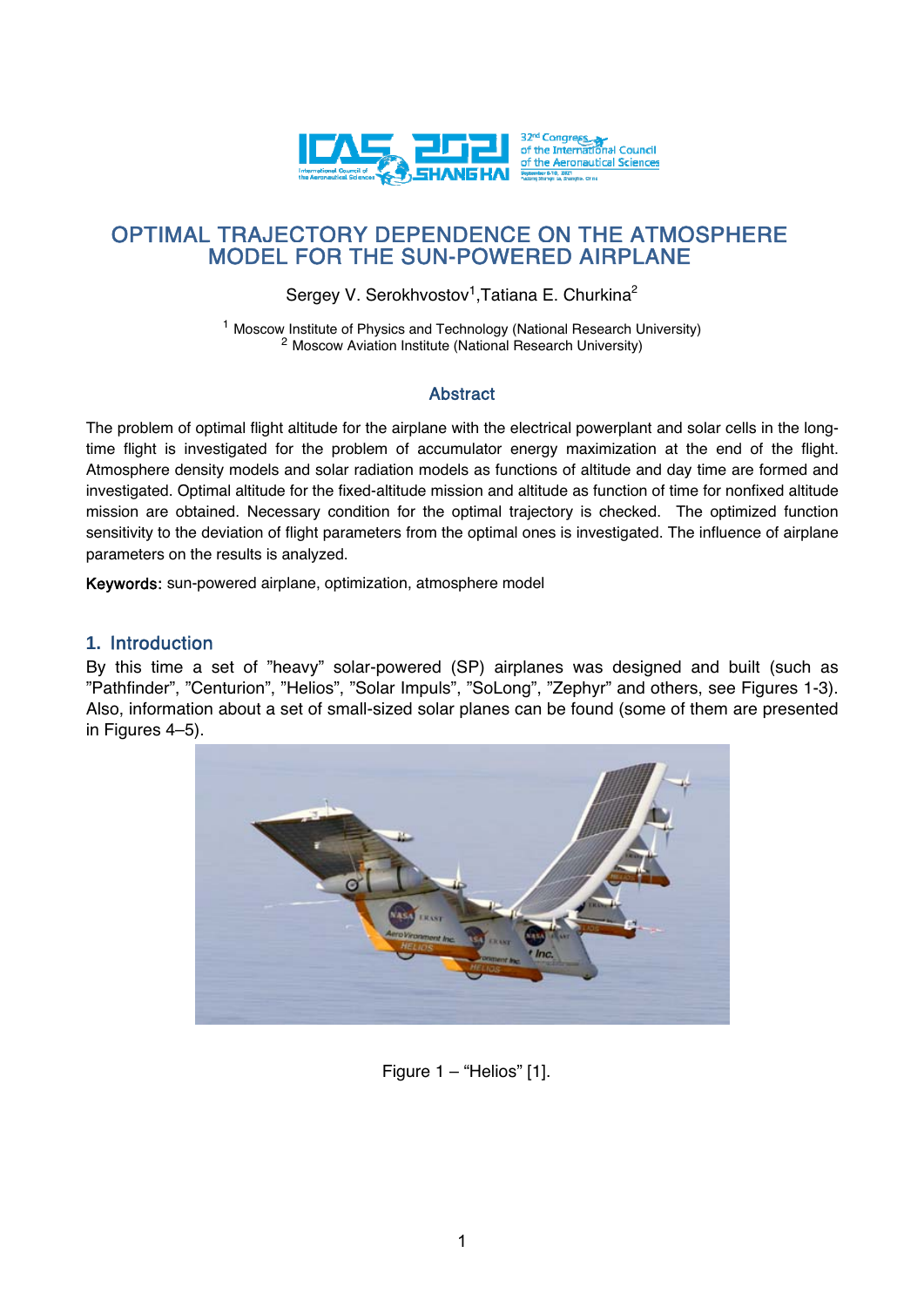

Figure 2 – "Zephyr" [2].



Figure 3 – "Solar Impulse 2" [3].



Figure 4 – Solar Wonder Aircraft [4].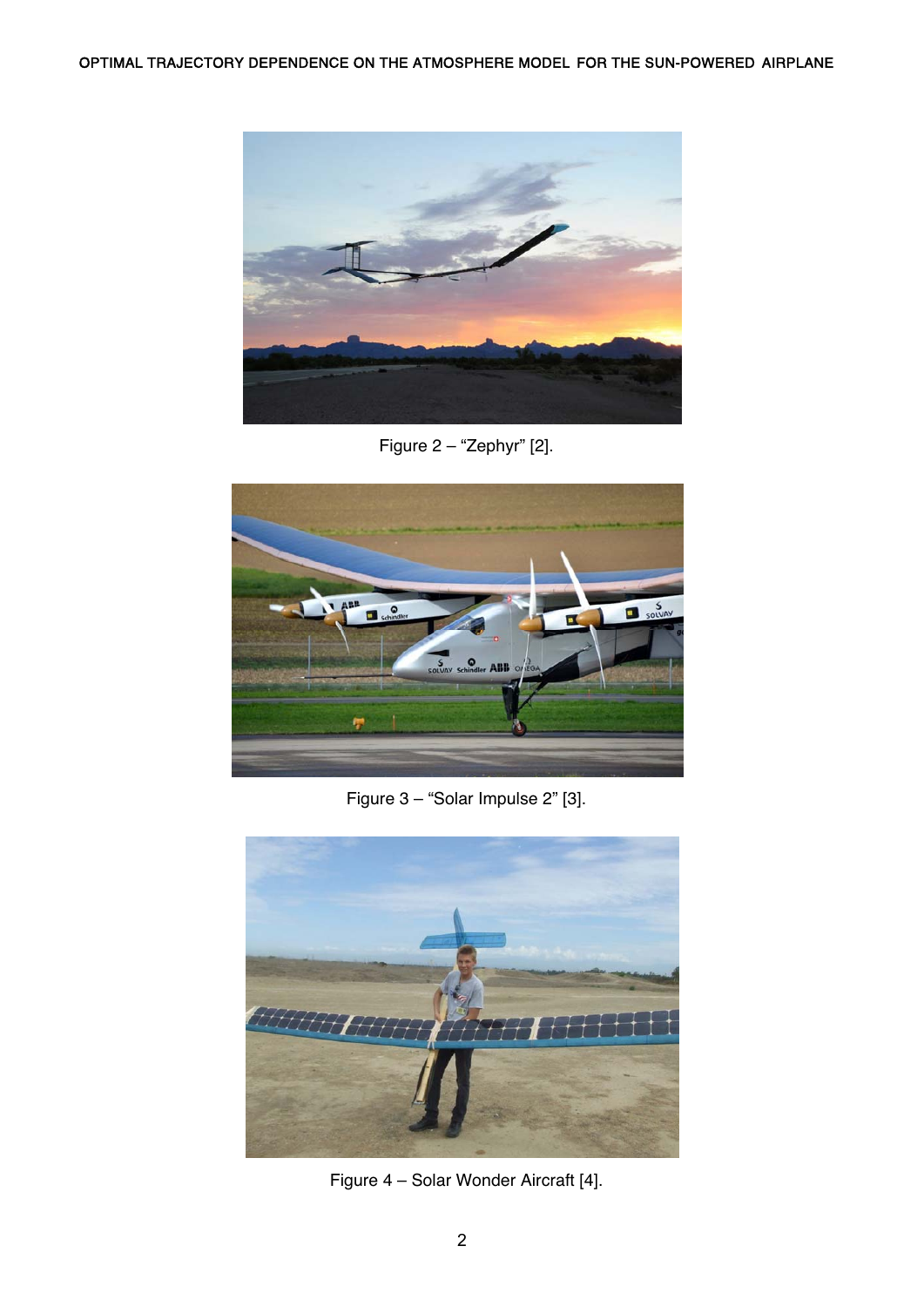

Figure 5 – Sky-Sailor [5].

But for the present state of the art the design of the SP airplane for the long-endurance mission is still a serious problem because of the moderate value of the solar radiation intensity, rather low efficiency and rather high density of the solar cells, insufficient energy density of the onboard energy storage and some other factors. Some questions concerning the optimal multi-day flight were investigated in [6, 7, 8]. First of all, the optimal altitude for the flight at constant altitude of the "heavy" airplane at high altitudes was found. But in these investigations rather simple model of solar radiation was used and the analysis was restricted by the altitudes higher than 11 km. On the other hand, the flight altitudes of Solar Impulse were less than 10 km.

 In the present research all the altitudes from 0 km to 20 km for the airplane and more precise density and radiation models are investigated.

### **2.** Optimal Flight Altitude. Problem Statement

Suppose that the airplane must fly at constant altitude (that can be chosen before the flight) with constant velocity V for all its longtime mission with the minimum value of the total energy  $E$ consumed from accumulator. For this case the equations of motion are

$$
W\eta - \left(C_{D0} + A \cdot C_{L}^{2}\right) \rho \frac{V^{3}}{2} S = 0, \qquad (1)
$$

$$
C_{\mathcal{L}} \rho \frac{V^2}{2} S - mg = 0 \,, \tag{2}
$$

$$
\dot{E} = W - W_{\rho_V},
$$

where m is an aircraft mass,  $W -$  power consumed by the engine,  $\eta -$  powerplant efficiency (assumed to be constant),  $C_{D0}$  – drag coefficient at zero lift,  $A = 1/(\pi e\lambda)$ ,  $\lambda$  – aspect ratio of the wing,  $e$  – Oswald coefficient,  $C_{\perp}$  – lift coefficient,  $\rho = \rho(h)$  – air density depending on flight altitude h, S – wing area,  $g$  – acceleration of gravity,  $W_{PV}$  – power of solar cells.

For this problem all these characteristics except  $W_{PV}$  and E are assumed to be constant during the flight. Power  $W_{PV}$  depends on the flight altitude, day time, aircraft orientation with respect to the sun location. But for the first step of our investigations we can assume that  $W_{PV}$  is the mean value and depends only on the altitude: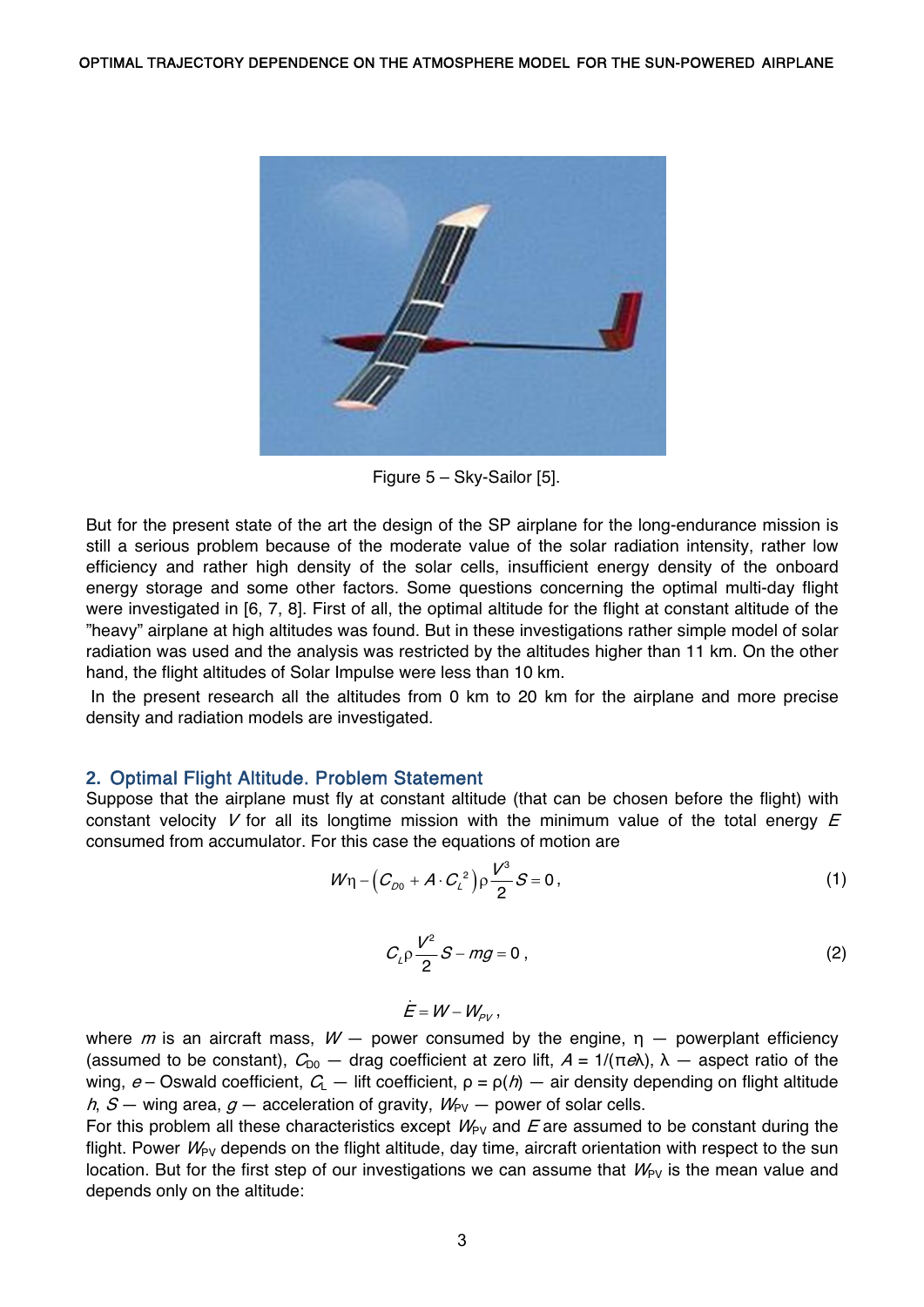$$
W_{\rm PV} = I(h)S\beta
$$

where *I* is a part of solar radiation intensity normal to the solar panel, β is the ratio of the solar cells area to the wing area. So, from the mathematical point of view, it is required to find the minimum of

$$
W - I(h)S\beta \tag{3}
$$

at conditions (1)–(2).

The solution of this problem for the common case is the system of equations

$$
C_{L} = \sqrt{\frac{3C_{D0}}{A}} , \qquad V = -\sqrt{\frac{3}{AC_{D0}}} \frac{\eta \rho}{2mg \frac{\partial \rho}{\partial h}} \frac{\partial I}{\partial h} S_{\beta} , \qquad C_{D0} V^{3} S \frac{\partial \rho}{\partial h} = -\frac{\partial I}{\partial h} \eta S_{\beta} \qquad (4)
$$

One can see that for the final formulas it is required to know the atmosphere properties — the dependence of air density and solar radiation intensity on the altitude and day time.

#### **3.** Atmosphere Model

For the atmosphere density it is worth using International Standard Atmosphere (ISA) model. Within this model, the atmosphere's temperature decreases linearly with altitude from 0 km to about 10 km altitude, then from about 11 km to 20 km the atmosphere is isothermal. So, according to these data, the expression for atmosphere density for 0–10 km can be derived and written as

$$
\rho = \rho_0 \left( 1 - \frac{\alpha h}{T_0} \right)^{\left( \frac{\mu g}{\alpha H} - 1 \right)}
$$

where  $\rho_0$  — density at sea level (1.225 kg/m<sup>3</sup>), α≈6.5·10<sup>-3</sup> K/m (found by authors),  $\mathcal{T}_0$  temperature at sea level (288  $^0$ K),  $\mu$   $-$  molar mass of the air (0.029 kg/mole),  $R$  = 8.31 Joule/(mole·K).

For these data

$$
\rho = \rho_0 \left(1 - \frac{\alpha h}{T_0}\right)^{4.38}.
$$

For the isothermal part of the atmosphere the formula for air density can be written as

$$
p = p_{01} \exp(-(h \cdot 11000)/h_0)
$$

where  $h_0 = 6374$  m,  $\rho_{01}$  is the air density at 11 000 m altitude.

Analysis of the data from [9] shows that the intensity of the solar radiation can be expressed as the multiplication of two functions, one of them depends only on the altitude and another depends only on the day time.

As for the dependency of solar intensity on the altitude, let's make some assumptions. First of all, assume that the composition of atmosphere (percentage of the gases) is the same at all altitudes. Second, assume that in atmosphere there is no pollutions that can absorb the solar light. So, one can use the Bouguer's law written in the form

$$
\frac{dl}{dh} = B\rho(h)I
$$
 (5)

where  $B -$  coefficient of proportionality that depends on the atmosphere composition. Assume that the composition is constant at all the altitudes, so  $B$  is constant. The analysis of the data from [9] proves this assumption at least for the altitudes of 11–20 km. The value of B obtained by authors on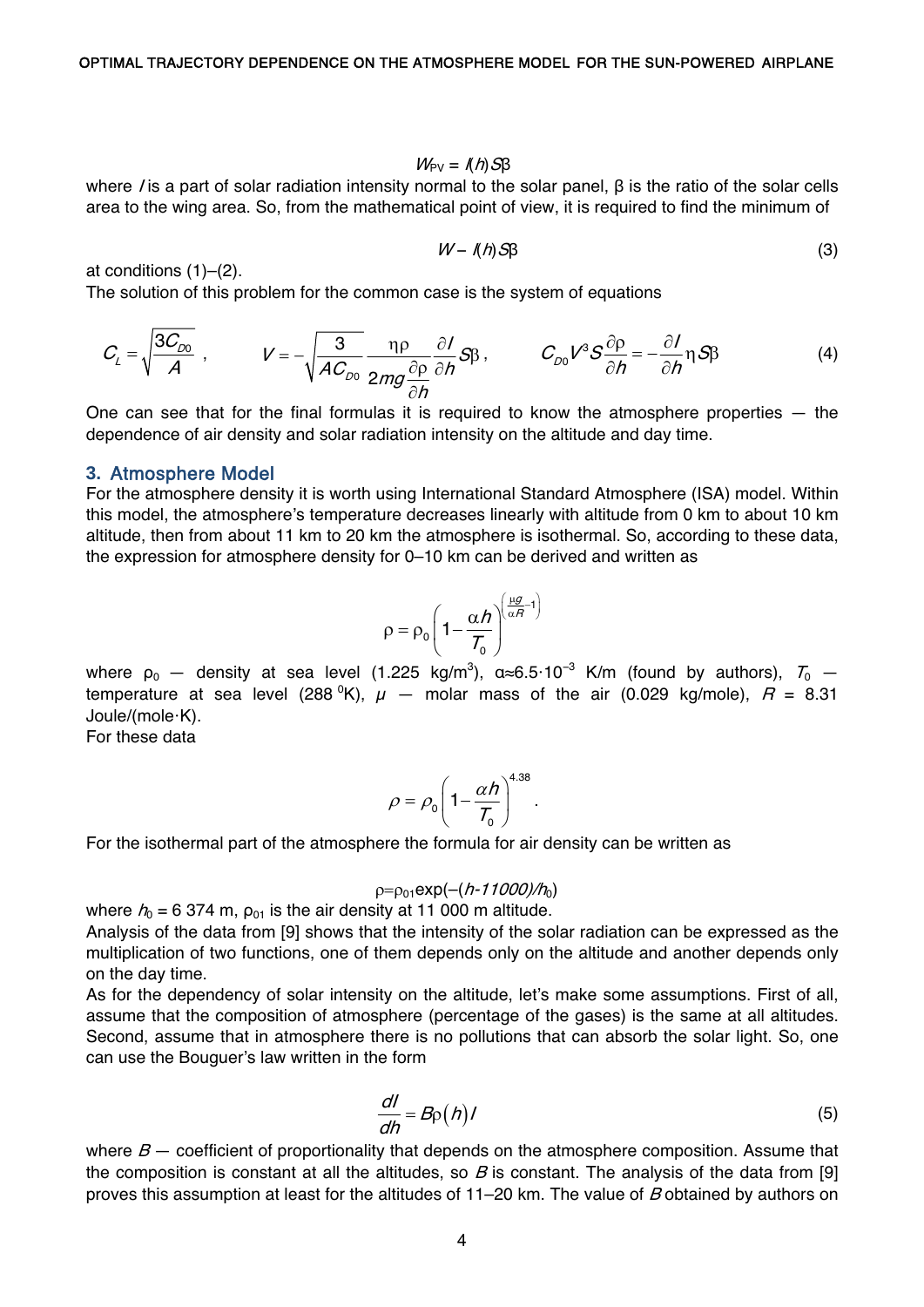the basis of [9] is *B*=5.7 10<sup>-5</sup> m<sup>2</sup> /kg. For low atmosphere, the above formula turns into

$$
\frac{dI}{dh} = IB\rho_0 \left(1 - \frac{\alpha h}{T_0}\right)^{4.38}
$$

which gives

$$
I = I_0 \exp\left(\frac{B\rho_0 T_0}{5.38\alpha} \left[1 - \left(1 - \frac{\alpha h}{T_0}\right)^{5.38}\right]\right).
$$

This formula can be used for the numerical investigation but is rather difficult for the analytical ones. To simplify the formula it is useful to analyze the experimental data for the dependency of solar radiation on the altitude. It is known that above the atmosphere the solar intensity is about 1.3 kW/m<sup>2</sup>, and at the sea level it is about 1 kW/m<sup>2</sup>. On the other hand, the air density at sea level and at the altitude of 10 km differs nearly 3 times. So, the main effect of different absorption at different altitudes is due to the air density. The idea is to assume that the intensity does not differ significantly, and

$$
\frac{dI}{dh} = I_0 B \rho_0 \left(1 - \frac{\alpha h}{T_0}\right)^{4.38}.
$$

So,

$$
I = I_0 \left( \frac{B \rho_0 T_0}{5.38 \alpha} \left[ 1 - \left( 1 - \frac{\alpha h}{T_0} \right)^{5.38} \right] + 1 \right). \tag{6}
$$

The ability to use all above mentioned assumptions must be proved by the comparison of precise solution with the approximate one.

For the isothermal part of the atmosphere

$$
\frac{dl}{dh} = B\rho_{01} \exp\left(-\frac{h}{h_0}\right)l
$$

and

$$
I = I_{01} \exp\left[ h_0 B \rho_{01} \left( 1 - \exp\left( -\frac{h}{h_0} \right) \right) \right]
$$

where  $I_{01}$  is the solar intensity at 11 km. The simplification gives

$$
\frac{dl}{dh}=B_{\rm p}(h)l_{\rm o1}
$$

and

$$
I = I_{01} \left( 1 + h_0 B \rho_{01} \left( 1 - \exp\left( -\frac{h}{h_0} \right) \right) \right).
$$
 (7)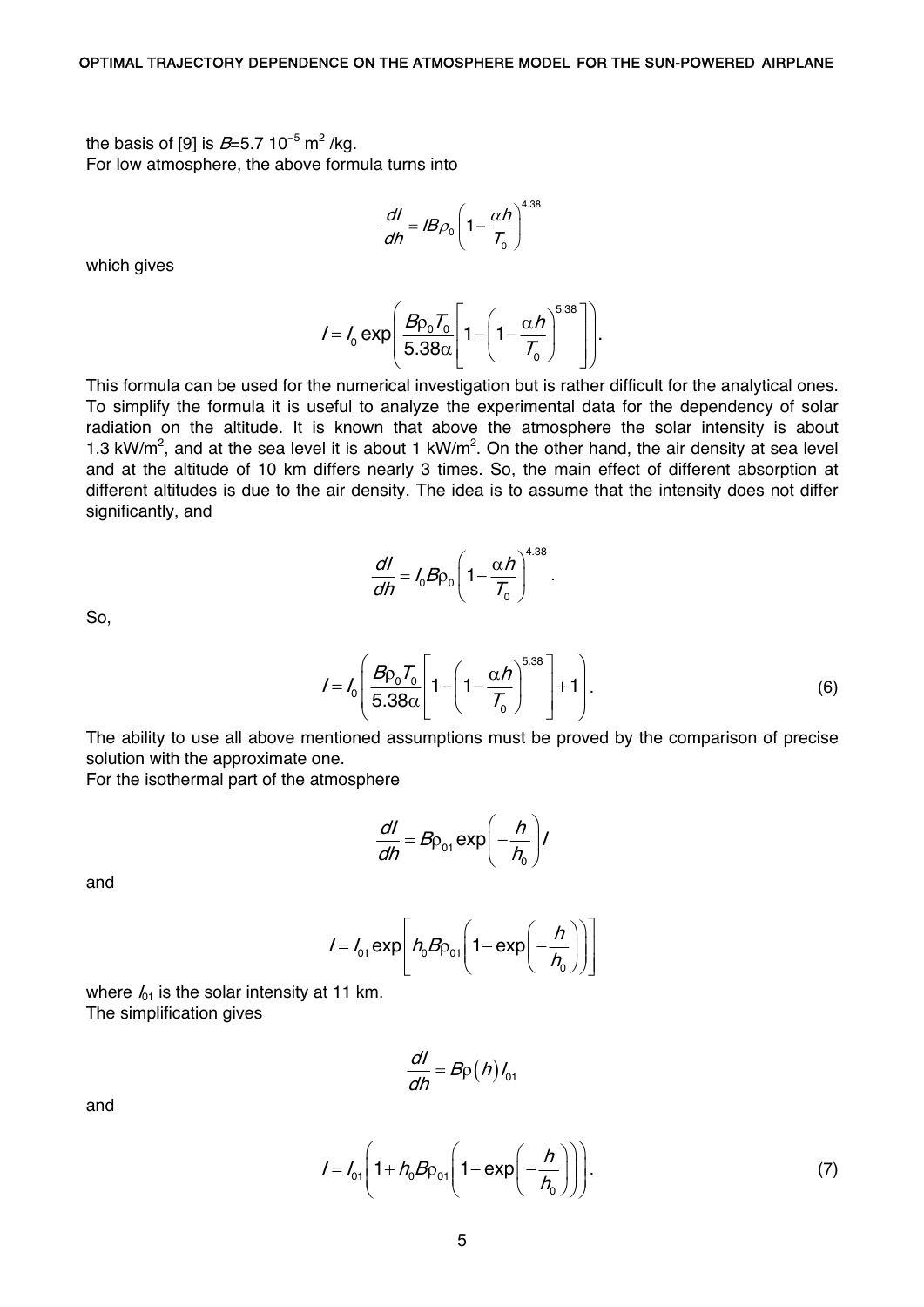The dependency of solar intensity on the day time at fixed altitude for the first steps of analysis (assuming that day is 12 hours and the night is 12 hours) can be expressed [6] as constant zero function for the night time and the sine function with the zero time moment at the start of sunrise with the period of 24 hours for the day time.

# **4.** Optimal Altitude Problem. Solution and Analysis

System (4) under assumption (5) can be resolved for the variable h in the common case as

$$
\frac{\rho(h)^{5}(\prime(h))^{2}}{\left(\frac{\partial \rho(h)}{\partial h}\right)^{2}}B^{2} = \left(\frac{2mg}{S}\right)^{3}\frac{1}{\left(\eta\beta\right)^{2}}\sqrt{\frac{A^{3}C_{D0}}{27}}.
$$
\n(8)

For the low atmosphere it gives

$$
\left(1-\frac{\alpha h}{\mathcal{T}_0}\right)^{15.14} \left(\exp\left(\frac{B\rho_0\mathcal{T}_0}{5.38\alpha}\left[1-\left(1-\frac{\alpha h}{\mathcal{T}_0}\right)^{5.38}\right]\right)\right)^2 = \left(\frac{2mg}{S\rho_0}\right)^3 \frac{1}{\left(\eta\beta B_0'\right)^2} \sqrt{\frac{A^3\mathcal{C}_{D0}}{27}} \left(4.38\frac{\alpha}{\mathcal{T}_0}\right)^2. \tag{9}
$$

The equation (8) for the common case of air density

$$
\rho = \rho_0 \left(1 - \frac{\alpha h}{T_0}\right)^{\gamma}
$$

where  $\gamma$  is some number, gives

$$
\left(1-\frac{\alpha h}{\mathcal{T}_0}\right)^{(\gamma\cdot 3+2)} \left(\exp\left(\frac{B\rho_0\mathcal{T}_0}{(\gamma+1)\alpha}\left[1-\left(1-\frac{\alpha h}{\mathcal{T}_0}\right)^{(\gamma+1)}\right]\right)\right)^2 = \left(\frac{2mg}{S\rho_0}\right)^3 \frac{1}{\left(\eta\beta B_0'\right)^2} \sqrt{\frac{A^3\mathcal{C}_{D0}}{27}} \left(\gamma \frac{\alpha}{\mathcal{T}_0}\right)^2.
$$
 (9a)

For the isothermal part of atmosphere

$$
\exp\left(-\frac{3h}{h_0}\right)\left(\exp\left[h_0B\rho_{01}\left(1-\exp\left(-\frac{h}{h_0}\right)\right)\right]\right)^2 = \left(\frac{2mg}{S\rho_0}\right)^3\frac{1}{\left(\eta\beta Bh_0l_{01}\right)^2}\sqrt{\frac{A^3C_{D0}}{27}}.\tag{10}
$$

Equations (9), (10) can't be solved analytically. To solve the problem numerically some data about aircraft are required. Let's use the data as for "Cirrus" glider upgraded with solar cells by authors (see Figure 6). Assume that the maximum value of solar radiation at the zero altitude is 825 W/m<sup>2</sup>. The main data for the airplane are  $m = 2$  kg,  $C_{D0} = 0.02$ , aspect ratio  $\lambda = 15$ ,  $S = 0.72$  m<sup>2</sup>, area covered by cells is S/2 (i.e. β = 0.5), powerplant efficiency  $-50%$ , solar cell efficiency  $-20%$ .

The flight altitude as function of solar intensity is given in Figure 7. One can see that the graphs for the low atmosphere and isothermal models do not cross at the altitudes of 10–11 km as can be expected. This can be explained by the fact that at the altitudes between 10 km and 11 km the atmosphere changes the properties, the graph for low atmosphere is valid for  $h < 10$  km, graph for isothermal atmosphere is valid for  $h > 11$  km, and from 10 to 11 km these graphs must be interpolated by continuous and smooth line from one graph to another.

To solve the problem of optimal altitude for 24h mission one must find the "mean" value of I for 24 hours  $I_{\text{mean}}$ . Using the sine dependency of intensity on the day time, one can find that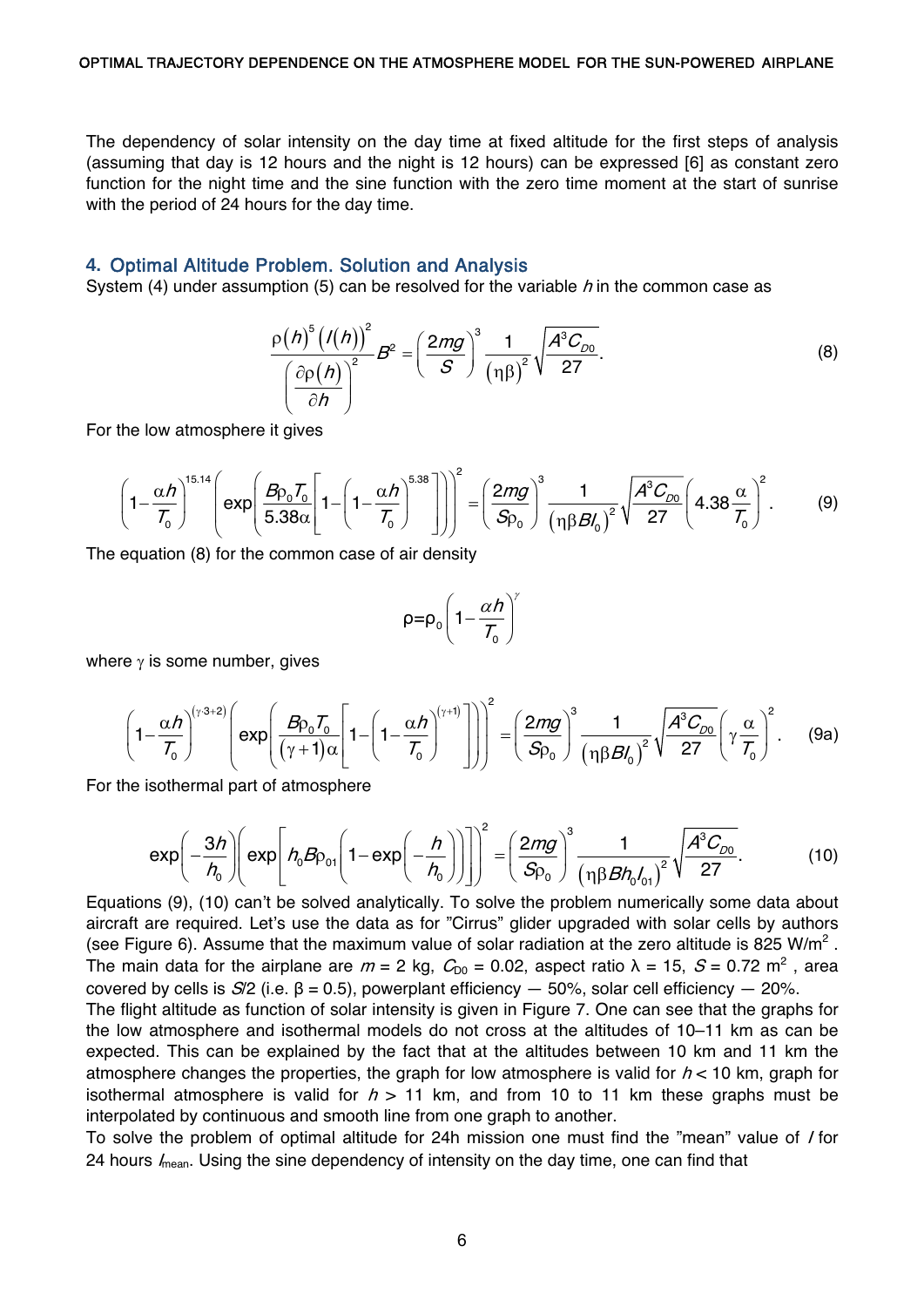$I_{\text{mean}} = I_{\text{max}} \cdot 0.318$ 

where  $I_{\text{max}}$  is maximal solar intensity (at midday).



Figure 6 – Experimental aircraft made by authors.



Figure 7 – Altitude as function of solar intensity. Blue line  $-$  low atmosphere model (9), red line  $$ isothermal model (10)

For these data the flight altitude calculated using the formula for low atmosphere gives the value of 9 812 m, the calculation with the formula for the isothermal atmosphere gives 8 907m. But it should be mentioned that these formulas are for the equator conditions. For the  $45^{\circ}$  latitude (for example, Torino conditions) the low atmosphere formula gives 7854 m, isothermal formula gives 7 107 m. The both cases give the result corresponding to the low atmosphere for the both models, the conclusion is that the low atmosphere model must be used for the precise results. Now let's estimate the disadvantage for the flight at not optimal altitude. Figure 8 shows the mean electrical power incoming to the accumulator as function of altitude for the case of  $45^{\circ}$  latitude conditions for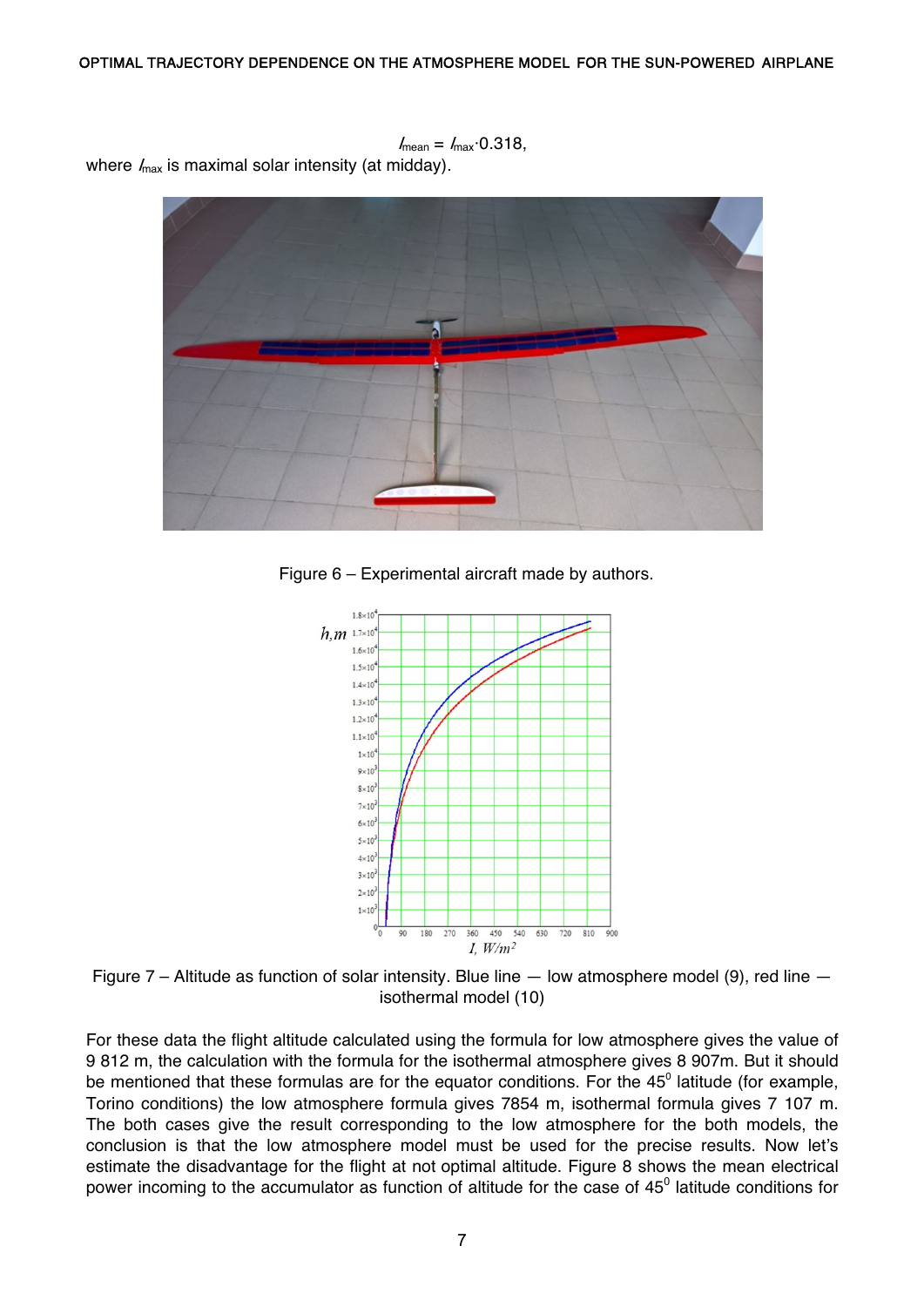the airplane analyzed. One can see that the disadvantage at the altitude difference of 1 km with respect to the optimal one is about 0.2% of the accumulator incoming power and practically the same value of 0.2% with respect to the power consumed by the motor. This means that it is not necessary to maintain the flight altitude precisely for the best value of accumulator incoming power. Also, if necessary, the model of isothermal atmosphere can be used in low altitudes as the maximal difference between these two graphs at  $h < 10$  km is less than 1 km.



Figure 8 – Accumulator incoming power as function of altitude near the maximum

Now let's investigate the accuracy of the simplified formula (6). Figure 9 shows the results of calculations. The deviations does not exceed 1 km, so the more simple formula can be used. As for the accuracy of formula (7), the calculations show that the results obtained with formula (7) practically coincide with precise ones.



Figure  $9$  – Results of calculation for various models. Red – precise, blue – model (6)

Some words should be told about the formula (8) itself. One can see that the right part deals only with parameters of aircraft and atmosphere, so it is constant for the defined aircraft for the defined latitude of flight, and in the left part there are no aircraft parameters. For any shape of density and intensity functions it is possible to analyze the sensitivity of the result to the aircraft characteristics.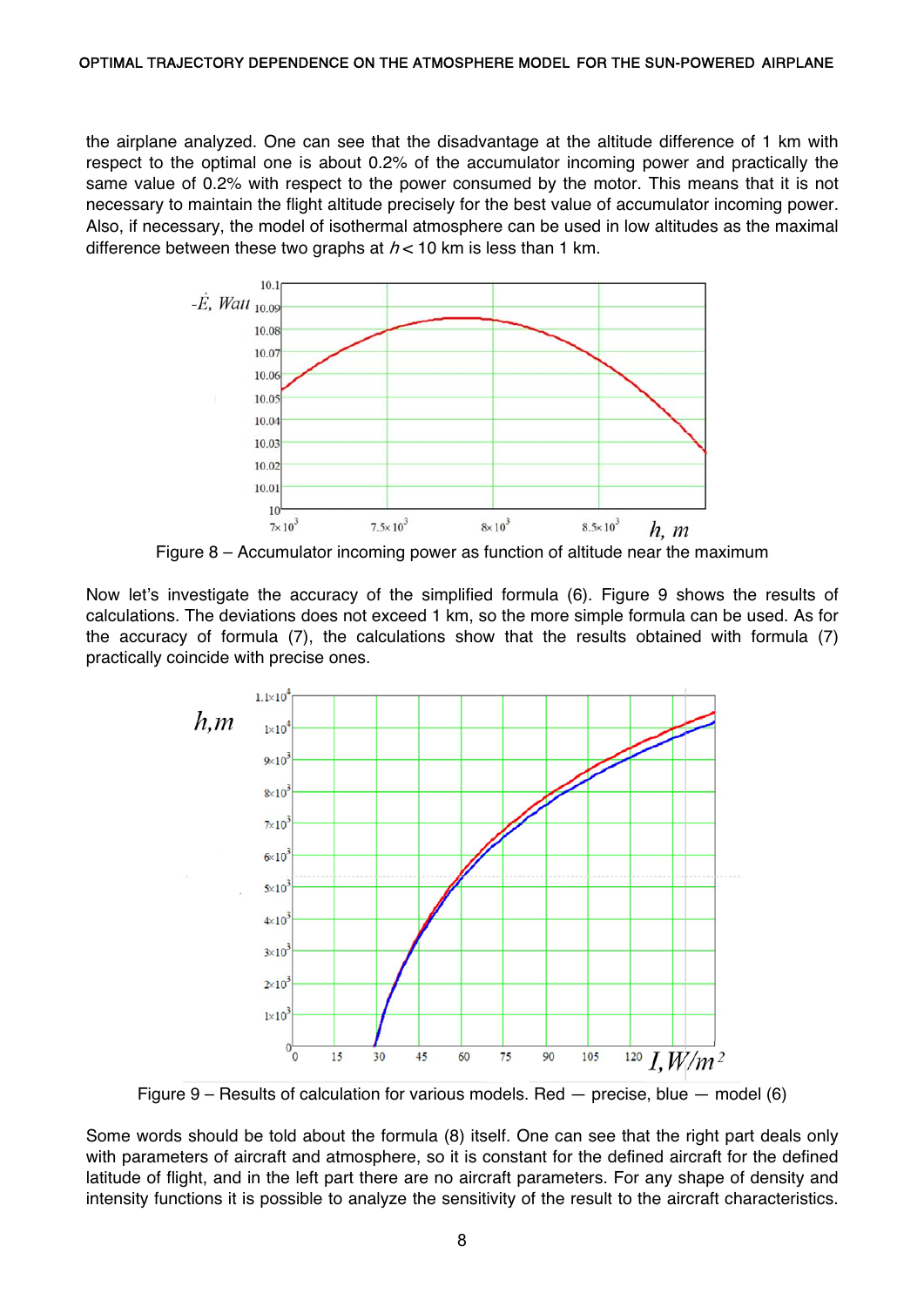First of all, one can see that the main influence gives the wing loading  $(mg/S)$ , as it is in the third power. Also the powerplant efficiency and cells area to wing area ratio can influence significantly. As for the drag coefficient at zero lift  $C_{00}$ , its influence is small enough.

Another conclusion can be also made. As there is no aircraft parameters in the left part, one can find the altitude (for example, numerically) as the function of the magnitude of right part, and it will be the universal solution for all the possible aircraft. As a consequence, two different planes with the same wing loading  $mq/S$ , the same wing shape, powerplant efficiencies and percentage of wing covered by solar cells have the same optimal flight altitude.

Moreover, the graph from Figure 7 can be used for the calculation of optimal altitude for any airplane. For example, let's evaluate the altitude for the solar plane similar to the "Helios" with the characteristics:  $m=700$  kg, S=180 m<sup>2</sup>,  $\beta=1$ ,  $\lambda=30$ . Comparing these data with those of "Cirrus" (used above) and formulas (9) - (10) one can conclude that the right parts of these equations coincide for both aircraft in the case that for the "Cirrus" the equivalent solar intensity is about two times higher. So, according to Figure 7, the optimal flight altitude of "Helios" is in isothermal part of atmosphere and is about 12.5 km from the Earth surface (It should be mentioned that the previous investigations [6], [7] give the same value).

It is mentioned above that formulas (9) and (10) can't be solved analytically. On the other hand, the values of  $B_{00}T_0/(5.38\alpha)$  and  $h_0B_{001}$  are small enough so formulas (9)-(10) can be simplified as

$$
\left(1 - \frac{\alpha h}{T_0}\right)^{15.14} = \left(\frac{2mg}{S_{\rho_0}}\right)^3 \frac{1}{\left(\eta \beta B_0'\right)^2} \sqrt{\frac{A^3 C_{D0}}{27}} \left(4.38 \frac{\alpha}{T_0}\right)^2,\tag{11}
$$

$$
\exp\left(-\frac{3h}{h_0}\right) = \left(\frac{2mg}{S\rho_0}\right)^3 \frac{1}{\left(\eta \beta B h_0 l_{01}\right)^2} \sqrt{\frac{A^3 C_{D0}}{27}}.
$$
 (12)

These formulas enable to find less precise but analytical solution of the altitude as function of parameters.

For low atmosphere

$$
h \approx \frac{T_0}{\alpha} \left\{ 1 - \left[ \left( \frac{2mg}{S\rho_0} \right)^3 \frac{1}{\left( \eta \beta B I_0 \right)^2} \sqrt{\frac{A^3 C_{D0}}{27}} \left( 4.38 \frac{\alpha}{T_0} \right)^2 \right]^{1.5.4} \right\}.
$$

For isothermal atmosphere

$$
h \approx h_0 \left[ \frac{2}{3} \ln \left( \eta \beta B h_0 I_{01} \right) - \ln \left( \frac{2mg}{S\rho_0} \right) - \frac{1}{6} \ln \left( C_{D0} \right) + \frac{1}{2} \ln \left( \pi e \lambda \right) \right].
$$

Using these formulas, one can estimate once more the optimal flight altitude of "Helios" using data for "Cirrus". Calculations give the deviation of less than 1 km.

It is also useful to have the expression for the power consumed from the accumulator. For the low atmosphere

$$
P \approx \beta B l_0 \rho_0 S \frac{T_0}{\alpha} \left[ \frac{1}{4.38 \cdot 5.38} \left( \frac{2mg}{S \rho_0} \right)^3 \frac{1}{\left( \eta \beta B l_0 \right)^2} \sqrt{\frac{A^3 C_{D0}}{27}} \left( 4.38 \frac{\alpha}{T_0} \right)^2 \right]^{5.38} - l_0 S \beta \left( 1 + \frac{B \rho_0 T_0}{5.38 \alpha} \right) \tag{13}
$$

For the isothermal atmosphere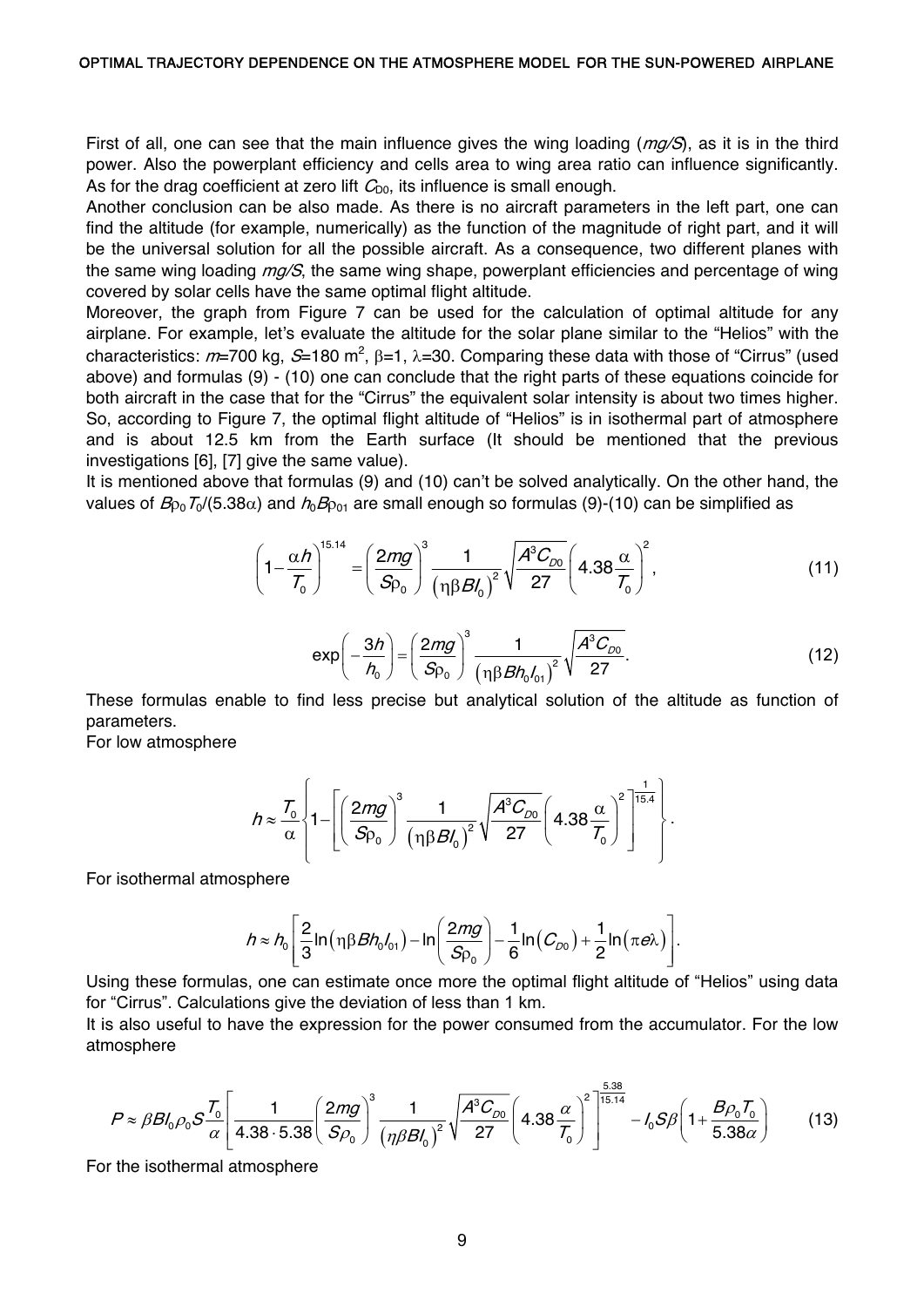$$
P \approx 6mg \frac{(C_{D0})^{\frac{1}{6}}}{\eta^{\frac{2}{3}}(\beta B h_0 l_0)^{\frac{1}{3}}\sqrt{3\pi e\lambda}} - l_0 S\beta (1 + h_0 B \rho_{01})
$$
(14)

Note that the indexes (exponents) for the parameters  $m, l_0, \lambda, \rho_0$  etc. in (13) and (14) do not coincide but rather close to each other. This enables to analyze the influence of these parameters on Pusing the formula (14).

Other interesting thing can be noted. The constructions  $1/(B_{00})$  and  $1/(B_{001})$  can be defined as characteristic lengths of solar intensity difference in low and isothermic atmosphere respectively,  $T_0/\alpha$  and  $h_0$  are characteristic lengths of density difference, so  $B_{00}T_0/(5.38\alpha)$  and  $h_0B_{001}$  are the ratios of these characteristic values (density length/solar intensity length). For the Earth's atmosphere

$$
Bp_0 T_0/(5.38\alpha) \approx 0.6
$$

$$
h_0 B\rho_{01} \approx 0.12
$$

#### **5.** Flight Path Optimization

For a set of flight tasks the flight altitude can vary with time. In this case the aircraft can change the altitude during the day to gather the maximum of the energy available. The background of this effect is that at lower altitudes the power consumption by the powerplant is lower and at higher altitudes the solar radiation is higher. So, at the day time it is better to fly higher, at the night time it is better to fly lower. This task in general case was analyzed previously in [6]. So, it is better to shortly repeat the problem statement and the result in common case and implement them to the problem investigated here. The problem solved is as follows: the airplane with solar panels can fly at non-fixed altitude. There are no restrictions on accumulator power (charging and discharging) and capacity, vertical velocity of the plane, maximal accelerations along all the axes. There is minimal altitude restriction (Earth's surface or some others). Only the motion in vertical plane is analyzed. The goal is to have maximal available energy in the accumulators at the end of the flight. The problem was solved using Pontryagin's maximum principle. Hamilton function was

$$
\mathsf{H}=\frac{2P_Z}{m}\left(W\eta-\left(C_{D0}+A\left(\frac{2mg}{\rho ZS}\right)^2\right)\rho\frac{Z^{3/2}}{2}S-mgV_y\right)+P_HV_y+\left(W-I(h,t)S\right),
$$

where Z=V<sup>2</sup>, control variables are W and vertical component of velocity  $V_{\gamma}$ ,

$$
\dot{P}_z = -\frac{\partial \mathbf{H}}{\partial z} = -\left(-\frac{2P_z}{m}\left(\frac{3}{2}C_{D0}\rho\frac{Z^{1/2}}{2}S - \frac{1}{2}\frac{A(2mg)^2}{2Z^{3/2}\rho S}\right)\right),
$$
\n
$$
\dot{P}_H = -\frac{\partial \mathbf{H}}{\partial h} = -\left(-\frac{2P_z}{m}\left(C_{D0}\frac{Z^{3/2}}{2}S\frac{\partial \rho}{\partial h} - \frac{A(2mg)^2}{2Z^{1/2}\rho^2S}\frac{\partial \rho}{\partial h}\right) + \left(-\frac{\partial I}{\partial h}\right)S\right).
$$

For this problem the possible parts of the trajectory are available

- 1. Maximal power mode.
- 2. Minimal power mode.
- 3. Flight along the restriction(s).
- 4. Cruise mode.

The main part of flight is cruise mode and is described by equations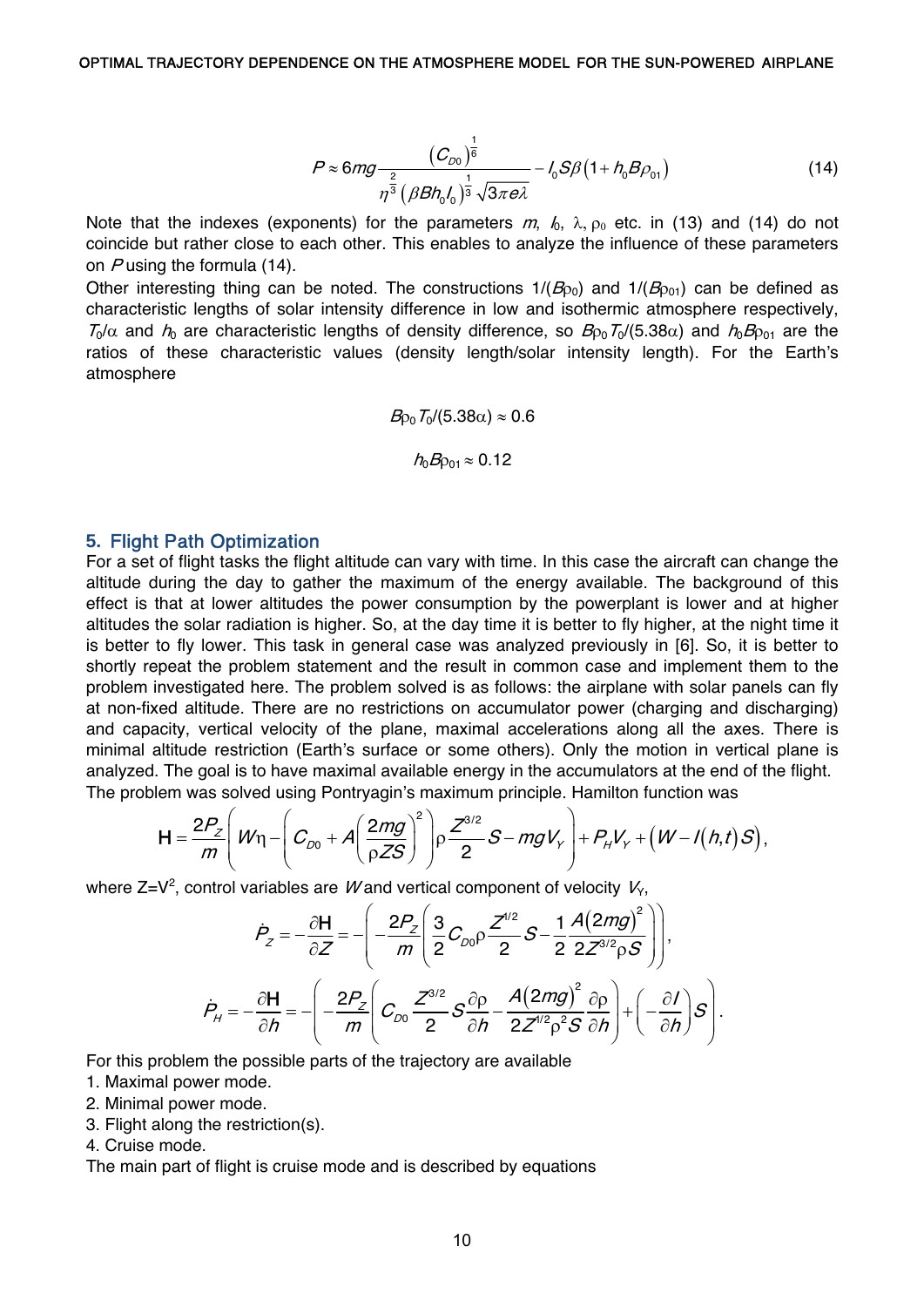$$
\frac{2\eta P_Z}{m} + 1 = 0,
$$
\n
$$
2P_Zg + P_H = 0,
$$
\n
$$
\frac{2\eta P_Z}{m} = 0,
$$
\n
$$
\frac{-1}{\eta} \left( C_{D0} \frac{Z^{3/2}}{2} S \frac{\partial \rho}{\partial h} - \frac{A(2mg)^2}{2Z^{1/2} \rho^2 S} \frac{\partial \rho}{\partial h} \right) + \left( \frac{\partial I}{\partial h} \right) S = 0.
$$

The solution shows that the altitude, velocity and lift coefficient are defined by the same formulas as for the task of optimal altitude (4), but for the solar intensity value not the mean but the values of intensity at the each moment of time must be used. As an example, the altitude as the function of time for the above mentioned airplane and equator conditions for the day time is shown in Fig. 10. Minimal and maximal power modes are used at the beginning (to reach cruise mode from initial conditions) and at the end of flight (to reach final conditions). One can see that the altitude difference during the day time is high enough in both models and is about 14 km. The most intensive altitude change (and, consequently, vertical velocity) is at the time near sunrise and sunset. These parts require more thorough investigation (it is planned in the future work). Also, as in the previous chapter, the sensitivity of the deviations is low enough, so the altitude error of 1 km from the optimal one does not give valuable disadvantage. So, for the preliminary analysis one can use only one model in all the range of altitudes.



Figure 9 – Altitude as function of time for the airplane and conditions investigated. Blue line — low atmosphere model (9), red line — isothermal model (10), purple — interpolation between the models.

It is also required to check this solution for the necessary condition of extremum in the form of [10]

$$
\sum_{m,s=1}^2 \frac{\partial}{\partial u_m} \left( \frac{d^2}{dt^2} \left( \frac{\partial H}{\partial u_s} \right) \right) \eta_m \eta_s \le 0,
$$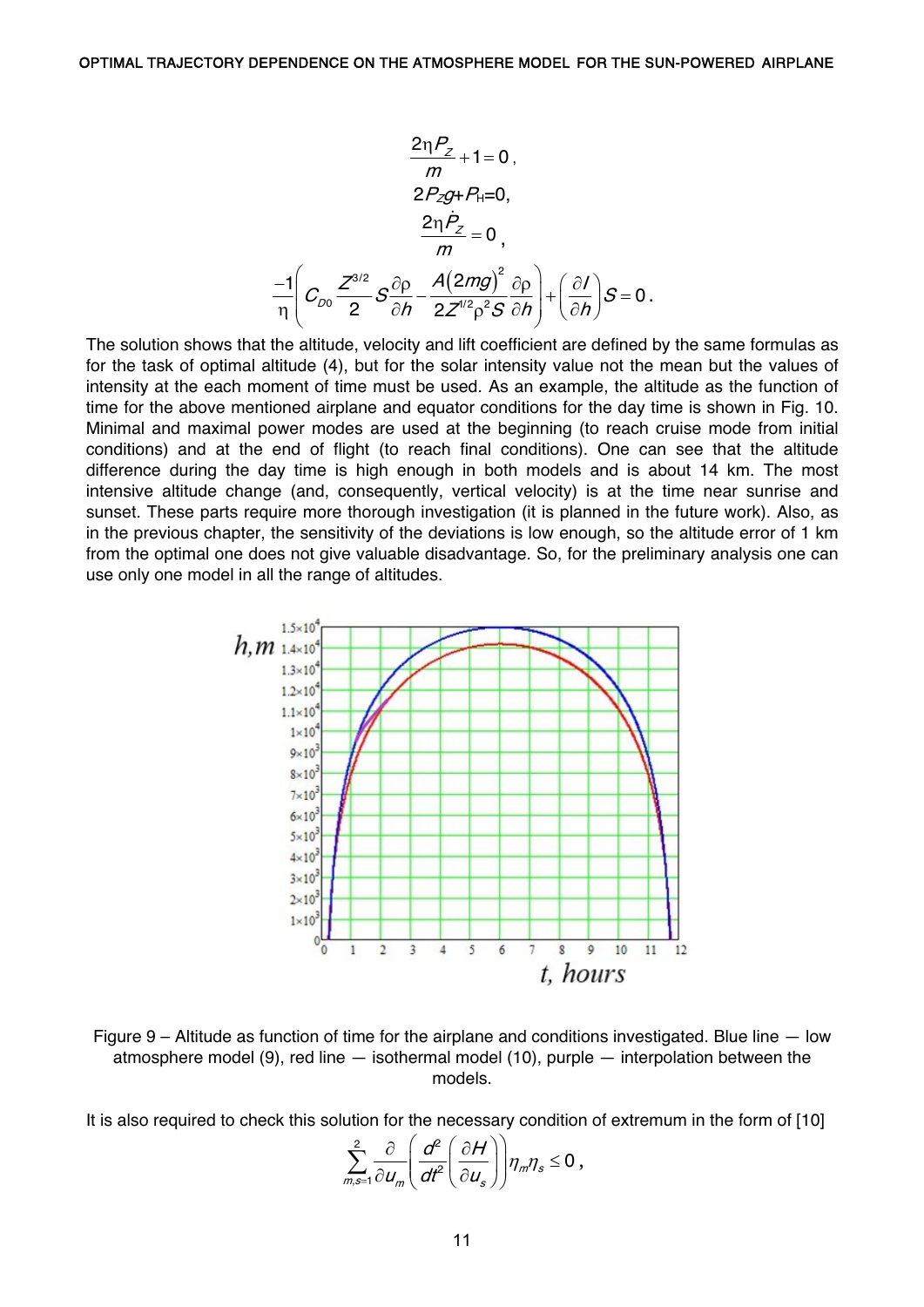where  $u_i$  – control variables,  $\eta_i$  – some small values.

The investigation of this question is rather bulky and is not given here but the results show that for the both atmosphere models this condition is valid.

At the end it is worth saying that all the results obtained can be implemented not only to the flight in the atmosphere of the Earth, but also for the flight in the atmosphere of any planet which atmosphere model can be described by the model mentioned above.

# **6.** Conclusion

1. The problem of optimal altitude for the solar powered airplane was stated and analyzed. It was shown that the mathematical models of the air density and solar radiation as function of time are necessary for this task.

2. Models of density and solar radiation were proposed. Some simplifications in the expressions were proposed and analyzed for the applicability and accuracy.

3. Formula for the defining the optimal flight altitude was obtained in the common case. Formulas for the cases of low atmosphere and isothermal atmosphere were derived.

4. The optimal fixed altitudes were obtained for some test airplane. The method of optimal altitude definition for any solar airplane was proposed.

5. The simplified formulas for the analytical investigation of optimal altitude were proposed and analyzed. Formulas for the corresponding accumulator power were obtained.

5. For the case of non-fixed altitude the optimal flight altitude as a function of time was found numerically for the test airplane. Necessary optimum conditions were checked.

6. The influence of airplane parameters on the optimal altitude was investigated. It was shown that the main influence gives the wing loading and the smallest influence gives drag coefficient at zero lift.

7. Sensitivity of optimized functions to the altitude deviations was investigated. It was shown that the altitude deviation from optimum up to 1 km gives practically no disadvantage.

# **7.** Literature

[1] https://www.avinc.com/innovative-solutions/hale-uas. Last visit 29.05.2021

[2] https://www.airbus.com/defence/uav/zephyr.html. Last visit 29.05.2021

[3] https://en.wikipedia.org/wiki/Solar\_Impulse#/media/File:Solar\_Impulse\_SI2\_pilote\_Bertrand\_Piccard\_Paye rne\_November\_2014.jpg. Last visit 29.05.2021

[4] https://www.flitetest.com/articles/solar-wonderelectric-flyier-without-batteries. Last visit 29.05.2021

[5] http://www.sky-sailor.ethz.ch/. Last visit 01.05.2019

[6] Serokhvostov S and Churkina T. Optimal Control for the Sun-Powered Airplane in a Multi-Day Mission. *Scientific Proceedings of Riga Technical University*, Series 6 "Transport and Engineering. Transport. Aviation Transport" 27:212–220, 2008.

[7] Serokhvostov S. Some Results of Electrical Aircraft Flight Path Optimization With the Help of Pontryagin Maximum Principle and Their Implementation to Design Optimization. *Proc. 1st International Workshop Extremal and Record-Breaking Flights of the UAVs and the Aircraft with Electrical Power Plant ERBA-2013*, Moscow, Russia, 2013.

[8] Serokhvostov S and Churkina T. Optimization of motor for the maximization of solar-powered aircraft performance. *Proc. 31 Congress of ICAS*, Belo Horizonte, Brazil, 2018.

[9] Romeo G, Frula G and Fattore L. HELIPLAT. A Solar-Powered HALE-UAV for Telecommunication Applications. Design and Parametric Results. Analysis, Manufacturing and Testing of Advanced Composite Structures. *Proc. International Technical Conference on "UNINHABITED AERIAL VEHICLES UAV 2000"*, 2000.

[10] Gabasov R and Kirillova F. *Singular optimal controls.* URSS 2018 (In Russian: Габасов Р, Кириллова Ф. *Особые оптимальные управления*. URSS 2018)

# **8.** Contact Author Email Address

mailto: serokhvostov@phystech.edu